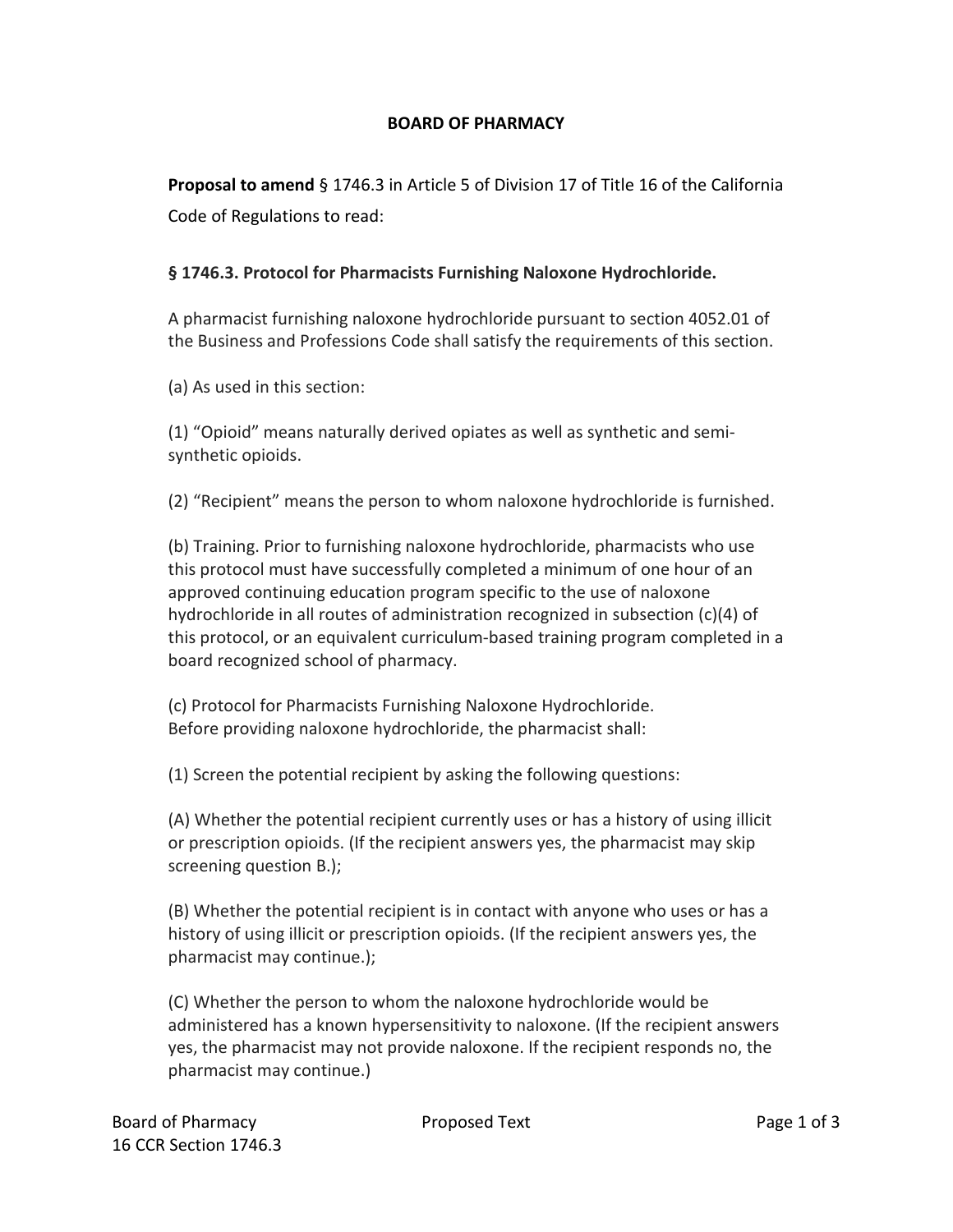The screening questions shall be made available on the Board of Pharmacy's website in alternate languages for patients whose primary language is not English.

(2) Provide the recipient training in opioid overdose prevention, recognition, response, and administration of the antidote naloxone.

(3) When naloxone hydrochloride is furnished:

(A) The pharmacist shall provide the recipient with appropriate counseling and information on the product furnished, including dosing, effectiveness, adverse effects, storage conditions, shelf-life, and safety. The recipient is not permitted to waive the required consultation.

(B) The pharmacist shall provide the recipient with any informational resources on hand and/or referrals to appropriate resources if the recipient indicates interest in addiction treatment, recovery services, or medication disposal resources at this time.

(C) The pharmacist shall answer any questions the recipient may have regarding naloxone hydrochloride.

(4) Product Selection: A pharmacist shall advise the recipient on how to choose the route of administration based on the formulation available, how well it can likely be administered, the setting, and local context. A pharmacist may supply naloxone hydrochloride as an intramuscular injection, intranasal spray, autoinjector or in another FDA-approved product form. A pharmacist may also recommend optional items when appropriate, including alcohol pads, rescue breathing masks, and rubber gloves.

(5) Labeling: A pharmacist shall label the naloxone hydrochloride consistent with law and regulations. Labels shall include an expiration date for the naloxone hydrochloride furnished. An example of appropriate labeling is available on the Board of Pharmacy's website.

(6) Fact Sheet: The pharmacist shall provide the recipient a copy of the current naloxone fact sheet approved by the Board of Pharmacy or a fact sheet approved by the executive officer. The executive officer may only approve a fact sheet that has all the elements and information that are contained in the current board-approved fact sheet. This The board-approved fact sheet shall be made available on the Board of Pharmacy's website in alternate languages for patients